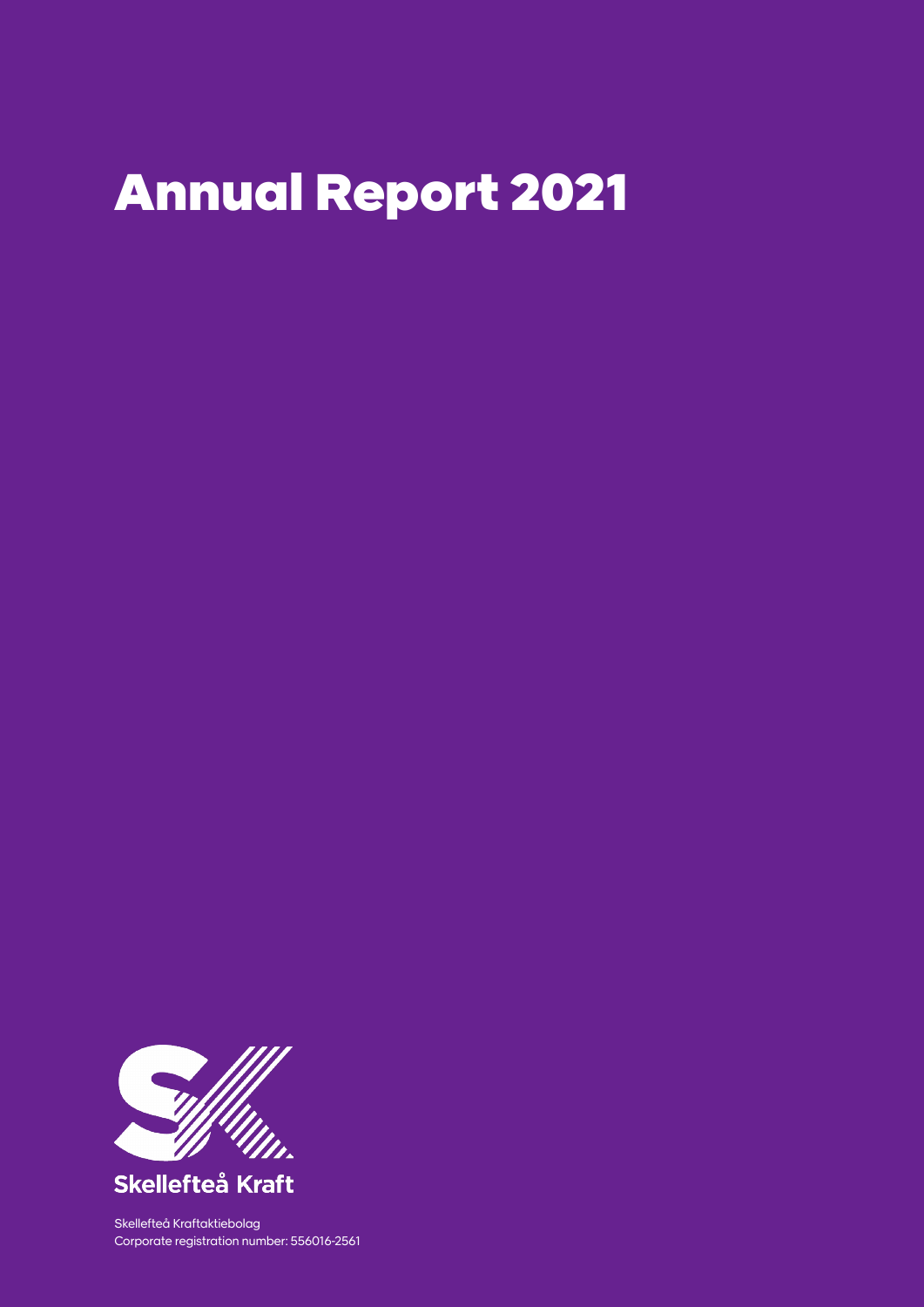# This is Skellefteå Kraft

We endeavour to be Sweden's best energy company and see ourselves as the industry's challenger. We put the customer and the customer's needs first and are a driving force for a sustainable future by focusing on our own renewable energy production and investing in research and development. The assignment from our owner, Skellefteå Municipality, is to safeguard the region's energy supply while creating profitable growth that promotes the development of the region.

This report summarises the results and position for the municipality's entire energy operation.\*

# Our business

Skellefteå Kraft is one of Sweden's five biggest electricity producers and the biggest of the municipally owned power companies. Our production is concentrated in the north of Sweden and we have our own production facilities for wind power, hydropower, heating and bioenergy.

# Energy production

We produce electricity from renewable energy sources. The major part of the electricity comes from northern hydro and wind power. In 2021, a total of 842 GWh of heat and 4,301 GWh of electricity was produced.

## Electricity grid

Our grid is 12,000 kilometres long and covers nine municipalities. It's one of Sweden's regional grids.

## District heating

Our largest district heating network is located in Skellefteå; we also have several smaller networks in the region. Our district heating is produced primarily with biofuel.

## Fibre network

We build and own the fibre network in Skellefteå and the surrounding area. Eight out of ten local residents have access to one of Sweden's fastest and best networks.

### Development for the future

We focus on research and collaboration projects to develop tomorrow's energy supply.

### Focused on the customer

We put our customers and their needs first. The reliability of energy deliveries has first priority, along with good service and great agreements.



\*Skellefteå Kraft is a fictitious group consisting of the municipal administration Skellefteå Kraftverk (parent company) and the sub-group Skellefteå Kraftaktiebolag. The purpose of this report is to show the results and position of the municipality's total energy operation and is thus a summary of the results and position of the corporate sphere and Skellefteå Kraftverk. The Skellefteå Kraftaktiebolag sub-group has been subject to scrutiny by the company's auditor and the municipal board Skellefteå Kraftverk has been scrutinised by Skellefteå municipality's auditor. On the other hand, the consolidated financial statements of the fictitious group have not been scrutinised, since there is no requirement for such scrutiny.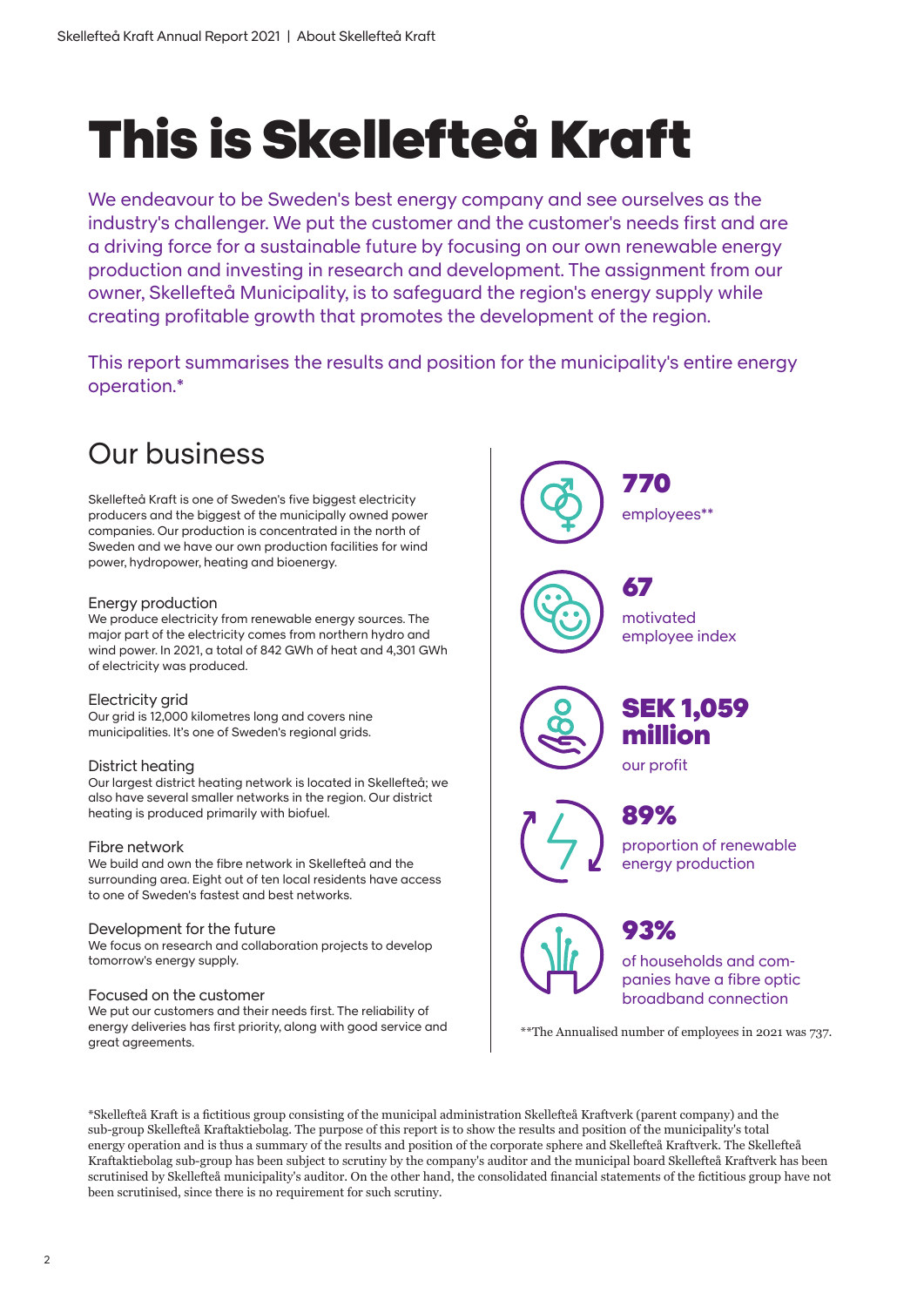# Where the power comes from

Our production of energy is concentrated in the northern parts of Sweden. Hydropower, our primary source of energy, is primarily from the Skellefteå River, however we also utilise the Pite River, the Indal River and some smaller waterways. Our largest cogeneration plants are in Skellefteå, Malå and Lycksele.

In addition to our own facilities, we have ownership interests in Forsmark. Our head office is located in Skellefteå.



Head office Skellefteå

- Hydropower
- Wind power
- District heating
- $\bullet$ District cooling
- $\bullet$ Cogeneration
	- Waste heat
- Peat ◠
	- Sales office
	- Nuclear power
	- **Electricity** grid area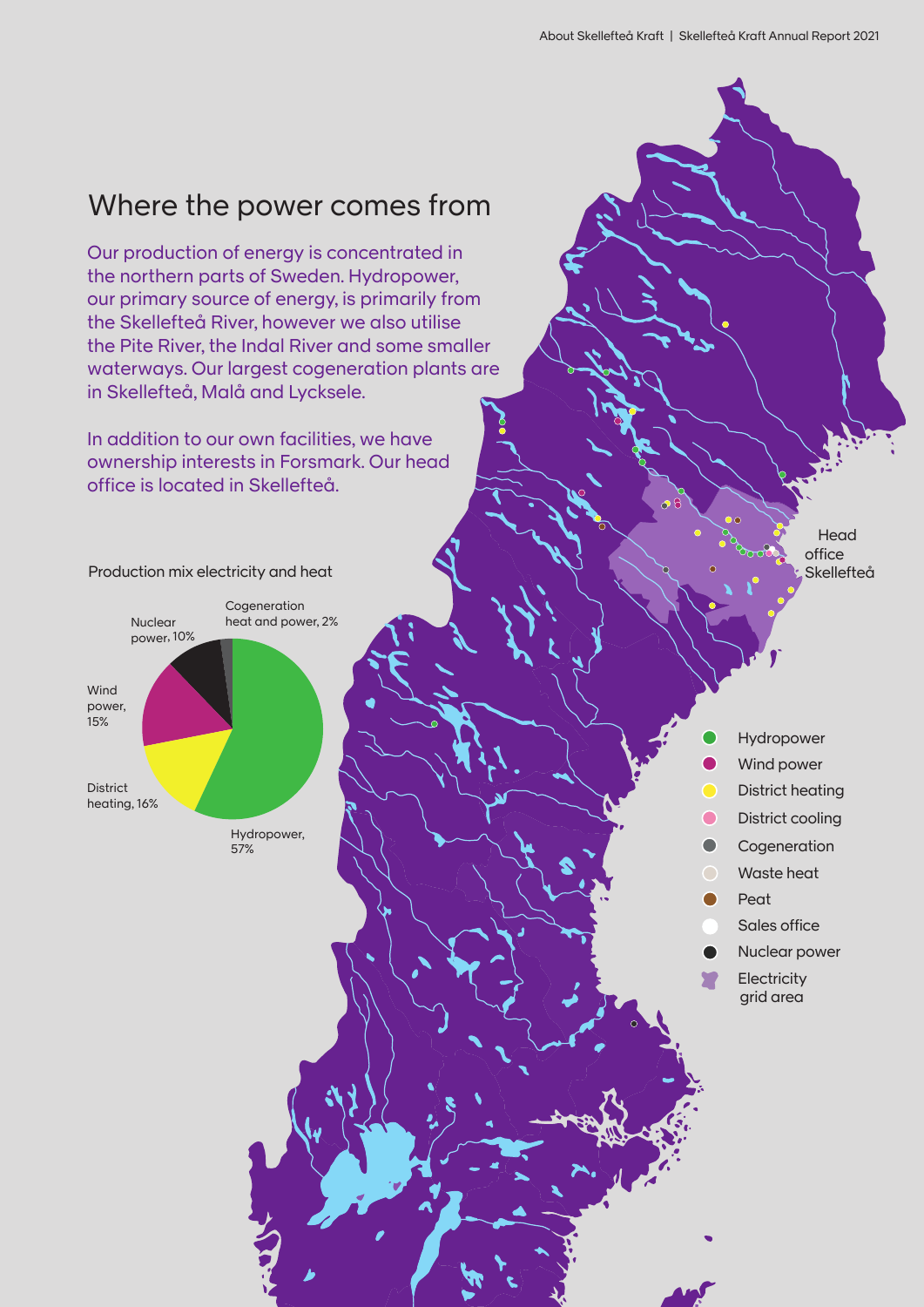# Directors' report

### The organisation

Skellefteå Kraft is a fictitious group consisting of the municipal administration Skellefteå Kraftverk (parent company) and the sub-group Skellefteå Kraftaktiebolag. The report is thus a summary of the results and position of the corporate sphere and Skellefteå Kraftverk. The Skellefteå Kraftaktiebolag sub-group has been subject to scrutiny by the company's auditor and the municipal board Skellefteå Kraftverk has been scrutinised by Skellefteå municipality's auditor. The consolidated financial statements of the fictitious group have not been scrutinised, however, since there is no requirement for such scrutiny.

The group's annual report has been prepared in accordance with the Annual Reports Act and also in accordance with the Swedish Accounting Standards Board's general guidelines 2012:1 Annual reports and consolidated reports (K3).

The corporate sphere consists of the parent company Skellefteå Kraftaktiebolag, company registration number 556016-2561, with the wholly owned subsidiaries Skellefteå Kraft Elnät AB, Skellefteå Kraft Service AB, Energiservice i Skellefteå AB, Skellefteå Kraft Fibernät AB, Skellefteå Kraft Industry Locations AB, BlaikenVind AB, Skellefteå Kraft Fastighetsutveckling AB with its subsidiary Skellefteå Kraft Fastighetsförvaltning AB and Skellefteå Kraft Denmark A/S.

The municipality's political parties nominate candidates for the boards of the municipally owned companies. Nominations take into account, for example, gender, age and geographical place of residence. The municipal council appoints the board for each mandate period. Skellefteå Kraft's present board consists of nine members (no deputies): three women and six men. The chair is Fredrik Lundberg.

Skellefteå Kraft is one of Sweden's five largest electricity producers and the largest among the municipally owned power companies, with its own production facilities for wind, hydropower, heat and bioenergy. The business is mainly in Västerbotten and consists of both technical development and sales and delivery. With substantial investments in renewable energy production, the company is a driving force in the development of renewable energy in Sweden. Skellefteå Kraft has its own electricity grid and offers energy and maintenance services. There are also property leasing and fibre network operations.

The owner has stated in the owner's directive that the group shall create profitable growth that promotes the development of the region. In brief, this means that the group shall secure the region's energy supply, create a good infrastructure for energy, telecom and data communications and provide capital and business competence to the region.

Society is entirely dependent on the availability of reliable and competitive energy. For Skellefteå Kraft, sustainable energy production means that the production and delivery of energy is done responsibly and with awareness of the organisation's environment and societal impact. Skellefteå Kraft works for resource-efficient investments, so as to achieve 100 per cent renewable energy production in the longer term. Read more about Skellefteå Kraft's responsibility in the group's sustainability report. The annual and consolidated financial statements are written in SEK millions unless otherwise stated.

Significant events during the financial year The low electricity prices in 2020 increased significantly in 2021, and this is explained by a number of interrelated factors. In the Nordic countries, there was less rainfall than normal during the year, causing the hydrological balance to turn from a surplus to a deficit. Meanwhile, wind power production capacity increased significantly over the year, but because wind assets are at such a low level, actual production was lower than expected. The Ringhals 1 nuclear power plant was decommissioned in late 2020/early 2021, reducing the supply of electricity in southern Sweden. This also led to an increasing number of incidences of restrictions in the Swedish grid, with the result that the electricity price in northern Sweden was generally significantly lower than in the southern parts of the country. Two new transmission cables between Norway and Europe meant that Nordic electricity prices were more frequently linked to the continental prices, which in turn went up as a result of higher commodity prices for coal and gas.

In 2021, the spot price in the electricity price areas SE1 and SE2, home to most of Skellefteå Kraft's production activities, averaged SEK 0.432 and 0.433 per kWh respectively, in contrast with 2020, when the price settled at SEK 0.15 per kWh in both electricity price areas.

Operating profit for the year was SEK 1,059 million, which is SEK 1,296 million higher than in the previous year. The reason for the improvement compared to 2020 is that the year was characterised by an increase in Swedish electricity prices and high production volumes, and the 2020 figure included write-downs of the Group's wind power plants. As a result of higher electricity prices and high volumes, operating activities in all types of production generated more profit than in the previous year. Some of the activities of the Group exceeded expectations – even those which are unaffected by the price of electricity such as fibre networks and the grid. In the private market business, customer growth continued to accelerate, and the customer base of the electricity trading company Grönare was acquired during the year. Electricity trading, on the other hand, was negatively affected in the latter part of the year due to the cold weather combined with electricity prices that were not just high but volatile too. Higher consumption, mainly in the private customer segment as a direct result of the temperature, resulted in high costs to cover the volume risk. The volatile electricity prices during the later months of the year meant that the profile cost reached historically high levels. The high prices also prompted large numbers of customers to sign multi-year fixed price contracts, affecting the year's result.

Investment in the Group continued at a rapid pace and is expected to remain at historically high levels in the years to come. The investments mainly concern grid expansion in Skellefteå, fibre network expansion in the countryside, and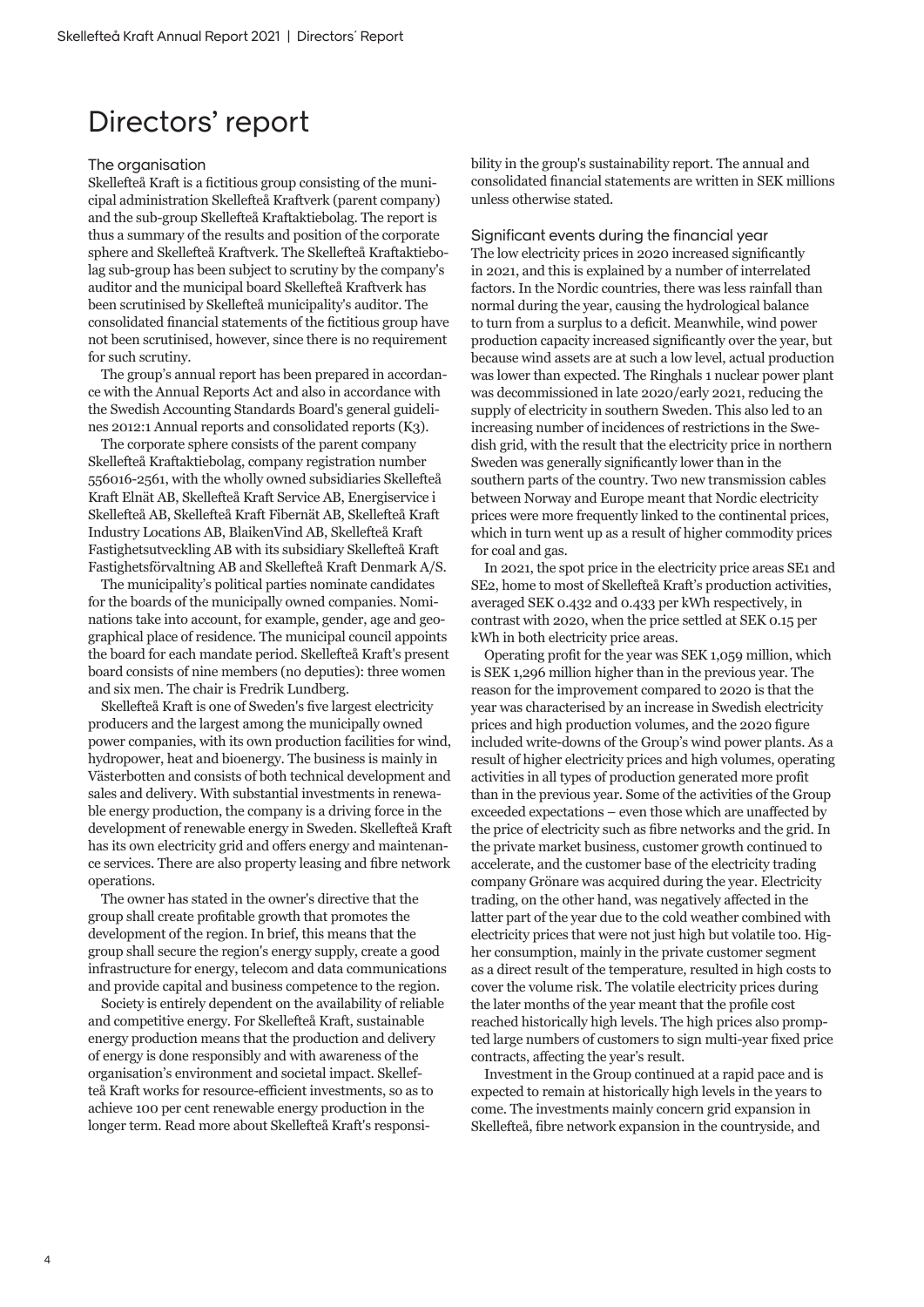reinvestments and new investments in hydropower production. Investment continued during the year to expand the electric vehicle charging infrastructure. The collaboration with OKQ8 and the rollout of fast charging stations around Sweden and Denmark has been going to plan and the first charging station in Sweden was commissioned at the beginning of December. During the year, Skellefteå Kraft also launched an electric car pool intended to help the company use its pool cars more efficiently, encourage resource management and support the wider transport transition in society. Sara Kulturhus in Skellefteå was inaugurated in September 2021. Here, Skellefteå Kraft joined forces with ABB to install a unique energy solution at the cutting edge of technology to optimise energy use. The holding in Oy Alholmen Kraft AB was wound up in 2021.

As a result of earlier decisions to stop using peat as fuel in our plants so we can achieve 100% renewable production, a final decision has now been made to discontinue production.

In 2021, all the peat stocks that will be needed up to 2025 as fuel in our plants had been produced, meaning that fuel peat production ended in 2021. This means that peat bog remediation has to be brought forward and a total estimated cost for the remediation work is included as a reserve in the annual accounts, causing an increase compared to the provision in previous years.

The government has activated dormant legislation (Act (2010:950) on liability and compensation for radiological accidents, LRO) with effect from 1 January 2022. This means that nuclear power plant owners in Sweden will have much greater responsibility in the event of an accident. Consequently for Skellefteå Kraft AB, a new contingent liability will be included in the annual accounts starting in 2021.

The year was characterised by the ongoing pandemic, and we successfully focused on preventive work to protect socially critical functions within the Group such as electricity production, electricity grids, heating and fibre networks. The pandemic had a limited impact on the Group's financial performance in 2021.

The year was slightly colder than the year before and the year as a whole was in line with a normal year. As a result of the higher electricity prices, combined with high production volumes, the hydropower business delivered an operating profit significantly above that of 2020. The opening reservoir levels at the beginning of the year and the inflow during the year were higher than the previous year and the production volume was 486 GWh higher than in 2020. At year-end, the reservoirs contained approximately 73 GWh more than the median for the period. For wind power, the year as a whole was worse than in 2020 because wind levels were lower. Meanwhile, wind power production was positively impacted by higher electricity prices, and plant availability was normal except for Uljabuouda. The technical capacity in Uljabuouda proved to be worse than expected over the year. As a result, the book value was not considered to reflect the market value so it was written down. Production for the full year was 748 GWh, which is 145 GWh lower than budgeted and 150 GWh lower than in 2020.

The average price per month for Skellefteå Kraft's electricity plants was within a range of SEK 277 to 846 per MWh. The higher electricity price increased the average revenue from electricity production, and the total production volume also increased due to high price levels. The revenue from electricity sold in 2021 was therefore significantly higher than in the previous year.

Heat production performed better than expected and biofuel availability during the year was good, with stocks in balance. Electricity production in the combined heat and power plants was satisfactory, but was limited somewhat in the early part of the year in order to avoid fossil fuel top-ups. Adding to the major industrial facilities in Skellefteå, development continues in the Hedensbyn industrial area, and the number of enquiries and new connections is increasing. Work to achieve fossil-free district heating production is ongoing. In Lycksele the summer burning of peat has been replaced with dried wood chips, while bio oil is now used as ignition fuel in Skogsbacka. A new top-up boiler for Skellefteå is expected to be operational in early 2022 to cope with the increasing maximum power needs of a growing city.

The price of guarantees of origin increased steadily during the year. Underlying factors include a declining hydrological balance in the Nordic region and higher demand linked to the strong and continuing trend of green profiling among end customers and energy suppliers alike. Supply is not expected to match demand until 2024.

For Skellefteå Kraft Elnät, the goal for 2021 was to carry out preventive work to reduce the number of power cuts – for example two new support systems were installed. All in all, this work allowed the target for unscheduled power cuts as an average per customer facility to be achieved. In recent years, work has been underway to replace old household meters with next-generation meters using mesh technology, which are able to communicate with data collectors as well as other meters nearby. The electricity grid is undergoing reinvestment and reinforcement to maintain high reliability of supply and to meet the soaring demand for new connections in the area around Skellefteå. Reinforcement work on the regional grid began in 2019 and is expected to last until 2025. As enquiries for an increasing number of major new connections come in, a study has been launched to review the options for guaranteeing sufficient grid capacity.

Skellefteå Kraft Fibernät is the largest owner of fibre infrastructure in the municipality in terms of the number of customers connected. According to the Swedish Post and Telecom Authority's latest broadband survey, 93% of all households and companies in the Skellefteå municipality had access to fixed broadband via fibre, or were very close to a fibre network. Outside urban areas and small towns, the access percentage was 71%.

The number of internet services provided by service providers in the skekraft.net open network increased in 2021, and the skekraft.net open network had over 99.99% availability last year. In 2021, the Internet of Things (IoT) was cemented as an important part of the strategy of Skellefteå Kraft Fibernät and the Skellefteå Kraft Group. A business model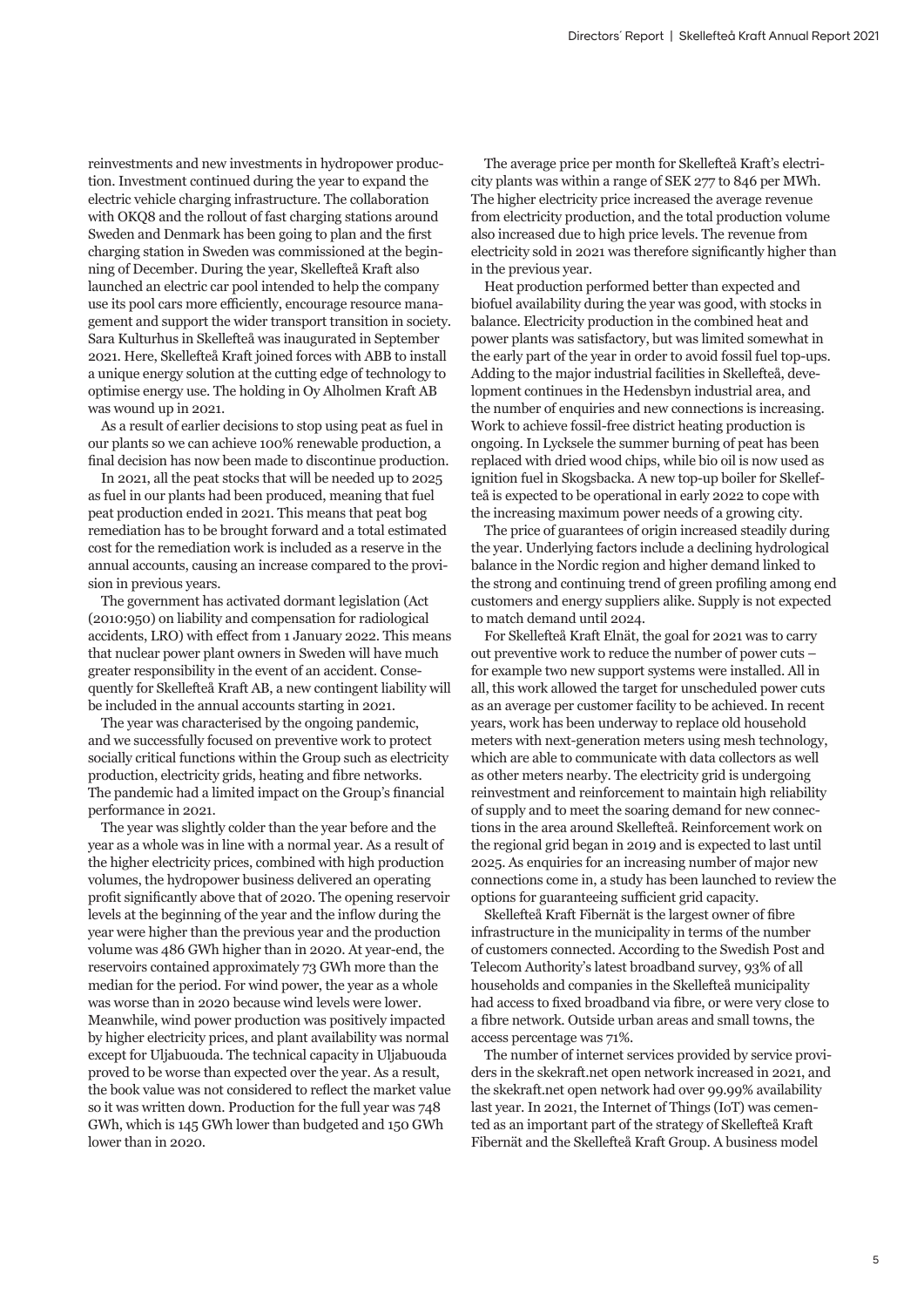was developed to scale up our work with IoT and introduce it as a permanent part of the business.

During the year, Energiservice Skellefteå AB continued its work to develop the business into an efficient contractor. The focus of the company was to safeguard operations in the Group's plants. The company has been growing strongly over several years with a growing workforce and a new CEO who arrived in November. In addition, protection and security activities continued and will be further enhanced in 2022.

Significant events after the end of the financial year The year 2022 began with colder and drier weather than normal, causing spot prices to remain high. However, the weather forecasts started changing a week into January and now predict much more precipitation along with higher temperatures, pushing down the spot prices in the more hydropower-reliant electricity areas. In southern Sweden, the spot prices remain high due to the significantly higher continental electricity prices, which look like they will not only continue but also be affected by the geopolitical tensions between the EU and Russia. Swedish power grids had problems last year allocating full grid capacity to the market within the country, causing prices to vary widely. This in turn reduced export opportunities from north to south and resulted in large price differences across the country. Svenska Kraftnät, however, expects these grid limitations to subside in 2022, which could even out the price differences. Futures prices suggest that spot prices will further normalise as summer approaches, depending on the weather and on developments in the availability of raw materials on the continent.

At the beginning of the year, it was announced that the Klimatklivet initiative is allocating government investment funding to the district heating network. The reason is that much of the waste heat from smelting operations at Boliden Rönnskär in Skelleftehamn currently goes unused because at certain times of the year, the local district heating is unable to receive more energy. Skellefteå Kraft and Boliden Rönnskär aim to address this by interconnecting the district heating networks in Skellefteå and Skelleftehamn, allowing the waste heat to be used in Skellefteå's district heating network too. If the interconnection goes ahead, the waste heat will replace over 108,000 MWh per year of the fuel burned at Hedensbyn. This could reduce carbon dioxide emissions by about 25,500 tonnes per year. In total, the project represents an investment by Skellefteå Kraft of around SEK 174 million, and the funding from the Klimatklivet initiative corresponds to half that amount. In addition, Svenska Kraftnät aims to invest just over SEK 8 billion to address power needs along the Norrland coast. Large-scale investment projects by battery makers and fossil-free steel manufacturers will increase demand for grid capacity on the Norrland coast. The projects will only be possible as scheduled if proactive grid reinforcements are carried out in the area. Svenska Kraftnät has developed a package of measures called "Norrland Coast" which aims to halve the lead time in the investment processes so that the considerable power requirements that are expected

to arise can be met more quickly. The package of measures is designed as a pilot project.

## Multi-year Summary **Consolidated for the Group**

| (SEK millions)                      | 2021  | 2020   | 2019   | 2018          | 2017  |
|-------------------------------------|-------|--------|--------|---------------|-------|
| Net sales                           | 5.443 | 3.333  | 4.436  | 4.421         | 3.465 |
| Operating profit (EBIT)1,059        |       | $-238$ | 502    | 680           | 337   |
| <b>Balance sheet total</b>          | 3.703 | 11.968 | 12,548 | 12,294 11,256 |       |
| Shareholder equity                  | 6,511 | 5.835  | 6.202  | 6.058         | 5.720 |
| Return on equity<br>(before tax), % | 10.6  | neg    | 5.1    | 7.2           | 3.9   |
| Equity ratio, %                     | 47.5  | 48.8   | 49.4   | 49.3          | 50.8  |
| Annualised number of<br>employees   | 737   | 675    | 646    | 607           | 587   |

### Sustainability Report

Skellefteå Kraft's sustainability report, based on Global Reporting Initiative (GRI) standards, Core level, is available at skekraft.se.

# Compulsory permits and obligation to notify according to the Environmental Code

The group has 46 operations requiring a permit and 30 with an obligation to notify according to the Environmental Code. The operations requiring permits include one for peat extraction, seven combustion plants for the production of district heating and electricity, as well as a wind farm. Nine permits are for the intermediate storage/transport of hazardous waste, 24 are for the handling of flammable goods, two are water court judgments for district cooling and the use of river water respectively and two concession permits refer to peat extraction. Of the notifiable activities, 26 refer to biofuelbased production of district heating, three to wind power plants and one refers to the construction of a fuel plant. All operations have valid permits.

The environmental impact of the operations requiring permits comes mainly from the combustion of wood fuel, peat and oil, which in turn results in emissions to the air. The emissions consist of both fossil  $\mathrm{CO}_2^{}$  from peat and oil and biogenic CO<sub>2</sub> from wood fuels, as well as  $\rm NO_x$  and a certain amount of sulphur and dust. All our combustion plants are equipped with different types of purification of flue gases and at the Hedensbyn plant there is also equipment for NO<sub>x</sub> reduction.

The new national hydropower plan will establish modern environmental conditions for hydropower through the review of such plants. The first of Skellefteå Kraft's plants to be reviewed is Rickleån and this will take place in 2022.

### Future development

Skellefteå Kraft continues to work with a focus on the core business as well as the development of new partnerships, products and services in the future digitalised energy landscape with, among other things, solar and charging. The rapid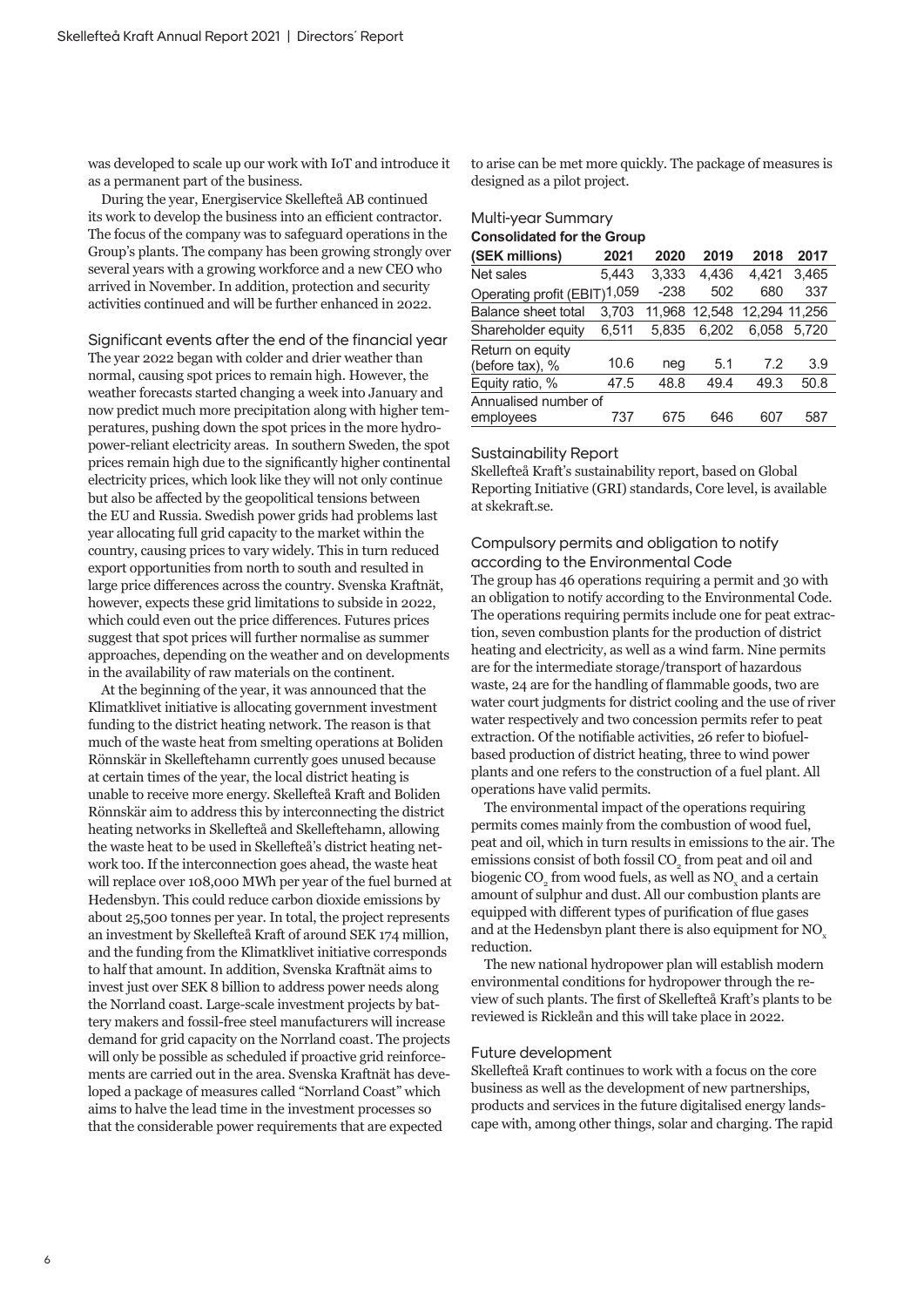transition in the market is leading to an increased internal focus on working methods and leadership in order to best meet the pace of change that exists in the world around us.

There is a great deal of interest from electricity-intensive industries in finding possible establishments in northern Sweden. Skellefteå Kraft Elnät AB continues to reinvest in and develop the electricity grid to enable more electricity production. The work of listening to and conducting a dialogue with politicians continues, so as to create good conditions for taking the business forward. Issues being pursued include the role of hydropower in the energy system, mechanisms that create the conditions for investments in both renewable energy production and in output and securing the transfer link from north to south. Skellefteå Kraft has a clear image of the future and a positive view on the transition that is taking place in the energy system.

### Risk management

Skellefteå Kraft's risk management policy was updated during the year. It defines risk as the effect of uncertainty on the objectives of the business. The Group will actively focus on risk management to control the risks that must be taken in order to achieve the agreed objectives. As a starting point, each organisational unit performs a risk analysis linked to the objectives of the business plan, and any necessary riskcontrolling measures become part of the company's plan and follow-up activities. A summary of the Group's risks is regularly presented to management and the board of directors. In addition, risk control is integrated into the internal control and audit process.

#### Risks and uncertainty factors

Significant risks and uncertainties are summarised in this section. In addition, financial risks are addressed separately in later sections. Risks specifically related to sustainability activities are also addressed in the sustainability report.

# **Risks related to the objective to create an attractive workplace**

The progress of the global pandemic remains an uncertainty factor from a social perspective as well as a work environment perspective. Active crisis management with ongoing monitoring, effective measures and clear communication has minimised the negative consequences. In 2021, work also began to manage a new normal situation based on experiences and lessons learned from the pandemic years. The aim is to be able to offer a more attractive and flexible work environment, without negatively impacting the core business, the corporate culture and social interaction.

The rapid growth in the region means there is competition for labour and challenges in the supply of expertise. Major changes in the wider context and in our operations in turn require clarity as we define priorities and working methods, so as not to negatively impact the psychosocial work environment, motivation, staff turnover, etc. Skellefteå Kraft continuously strives to build and maintain its position

as an attractive employer, and an important part of this is our emphasis on common core values and principles. Annual employee surveys, in which employee indices are KPIs with high priority, form a basis for annual action plans.

Some of the Group's activities also entail a relatively high risk of accidents, which means that ongoing risk awareness and a focus on safety are essential in routine and non-routine activities. Skellefteå Kraft has a zero accident culture in the workplace, continuously tracking the relevant KPIs. Electrical work must always be carried out in accordance with ESA (the industry's electrical safety instructions), and applicable work environment rules and internal procedures must be followed for work of all kinds. The process of systematic improvement involves subcontractors as well as our own employees. In 2021, a Group-wide project was initiated to further clarify and improve mandatory training on issues related to the work environment.

### **Risks related to customer and brand objectives**

The Group has a number of separate sales organisations, and risks may arise if there are problems with collaboration and internal communication. We therefore started a project during the year to identify and perform activities that reduce the risk of negative impacts from poorly coordinated marketing communications.

Apart from this daily customer contact, there is also a brand risk associated with the way major adverse events are handled. Good crisis preparedness and effective external communication are essential. Skellefteå Kraft has a very strong brand and is constantly striving to preserve and enhance its value. This involves being open and clear in our external dialogue and communication, being active on social media, and being responsive and adaptive to changes in the world around us. During the year, we strengthened our preventive work against corruption and other behaviour that damages trust by setting up a continuously active interdisciplinary working group.

### **Risks related to innovation and development**

The energy transition and the need for corresponding internal change are associated with uncertainties – opportunities as well as risks. Externally, everything must be considered, from political risks, opinion and a changing regulatory framework, to major market changes, new competition and rapid technological development.

Internally, there are corresponding strategic challenges and serious risks linked to most investment decisions. There are also organisational risks arising from a failure to adapt quickly and effectively enough to the new conditions.

Progress was made during the year in further refining Group-wide business intelligence and the way strategy development is organised and executed. The same is true for the work on innovation and new business: for example, a new business unit for public and professional fast charging was created to establish a new business category. To reduce the risks associated with future investments and major projects,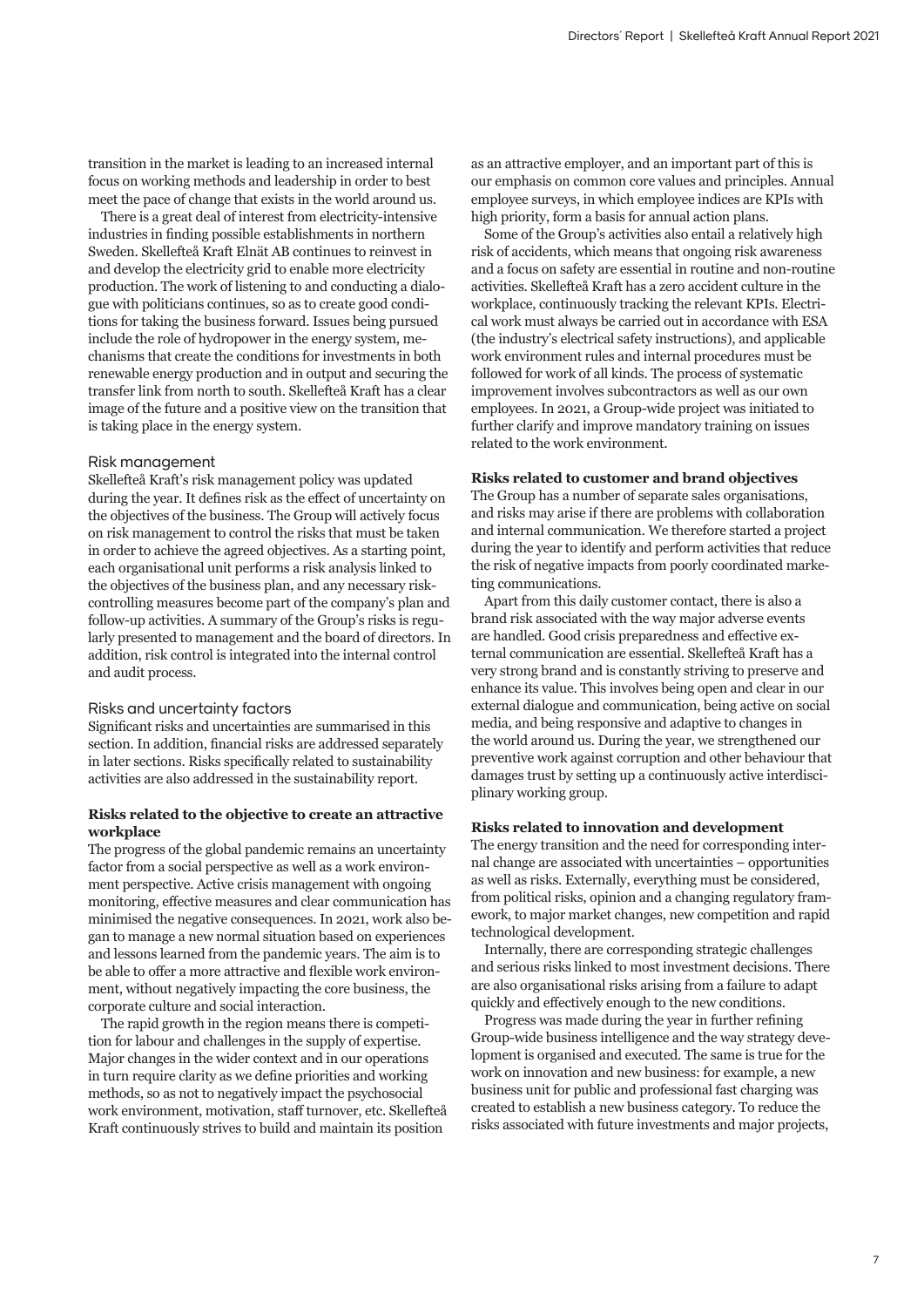some improvements were made to the investment process and to the start-up phase of the project model, in which there is a risk that stakeholders and important requirements affecting target fulfilment might be missed.

Through strategic collaborations and participation in external networks, evaluations and pilot projects, the business can continue to learn and position itself for the future. And by also communicating Skellefteå Kraft's attitude and positions to the outside world actively and clearly, we can make use of opportunities to influence a sometimes volatile discourse in the direction the Group wants it to go.

#### **Risks related to profitability and growth**

The substantial and rapid changes in the world around us also contribute to uncertainty around the profitability of existing business. Although electricity prices were historically high in 2021, there is a broader risk that margins will shrink over time, yield targets will not be met, and the value of fixed assets will decrease by more than expected. In the near future, large variations in the price of electricity remain the single factor with the greatest impact on financial performance. Skellefteå Kraft counteracts this primarily by focusing on new business and by pursuing its stated goal of reducing dependence on the electricity spot price by various means. New electricity contract models and opportunities for enhanced support services through existing power systems also need to be considered as the market develops and changes.

Power shortages due to bottlenecks in the electricity grid pose a business risk in the medium term, which can partly be addressed with our own investments and measures but which also depends on components owned by Svenska Kraftnät. In the fibre network, too, there is a risk that hardware restrictions will make it harder to meet future business goals, although this is easier to manage internally by implementing measures under the proposed reinvestment program.

Risks of technical breakdowns in production plants, resulting in unplanned maintenance costs and loss of production, require ongoing preventive measures and monitoring. That explains the focus on shutdown planning, risk assessments and condition monitoring in existing plants. To some extent, the loss and damage can also be limited by insurance solutions.

Generally speaking, there are quite significant risks associated with new and changed legal requirements, long processing times in the authorities, and restrictive authorisation procedures. Mainly these are external risks that are difficult to influence, so they must be managed with predictive business intelligence, ongoing competence-enhancing measures, good dialogue with the authorities and forward planning in projects that depend on reports and authorisations. Skellefteå Kraft has an effective environmental department with collaborative expertise, which is deployed to different parts of the organisation to provide the right support where it is needed.

Turning to purchasing, there is an increased risk, especially in the wake of the pandemic, of shortages of materials

and supply chain disruptions. Often these are general global shortages, in which case the risk is difficult to influence other than through good forward planning, more active delivery monitoring, and if possible alternative suppliers. In some situations, spare parts strategies and inhouse production opportunities may also be considered as ways to reduce the risks.

The risk related to the supply of expertise might also have a significant impact on planned projects and activities in the business. That is why constant efforts to keep the organisation an attractive place to work are not only critically linked to the work environment goals, but are also essential for long-term profitability and growth.

#### **Risk related to society and the environment**

The global climate and environmental challenge is speeding up the energy transition and is having a major impact on the Group's operations. There are also sustainability risks linked to holdings in nuclear power and thermal power. Furthermore, a new taxonomy could change what counts as a sustainable investment and there are uncertainties around stricter and potentially conflicting requirements on climate and biodiversity. Skellefteå Kraft has long had a strategy based on renewable power and a strong sense of social responsibility. To manage the risks that come with changes, the Group has an active and forward-looking approach to monitoring, debate and skill development. Sustainability activities are a natural part of the business and are reinforced every year.

Network restrictions, authorisation processes and reassessments present social risks linked to the long-term electricity supply. Here, too, there is a constant need for active external work and collaboration with authorities and various public agencies.

Climate change may also contribute to increased direct and operational risks, such as the impact on operational safety of worse and more frequent storms. To address this, there are ongoing and long-term plans for weatherproofing, outage minimisation and maintenance optimisation.

Dam failure is one of the most serious social risks linked to Skellefteå Kraft's operations, which means that continuous risk management is of vital importance. The risk is managed and minimised through ongoing dam safety work supported by a RIDAS-compliant quality system. RIDAS is the industry's dam safety guidelines which include regular external audits. RIDAS was revised in 2021, requiring corresponding changes to be made to internal procedures and working methods.

Increasing geopolitical concerns and cybercrime present external security threats with potentially serious consequences. There may also be a risk that Skellefteå Kraft will be particularly exposed in its role as a socially important organisation. During the year, a great deal of work was done on information security, not least in order to establish security in an organisation with more remote working and ongoing digitalisation. At the same time, new protective security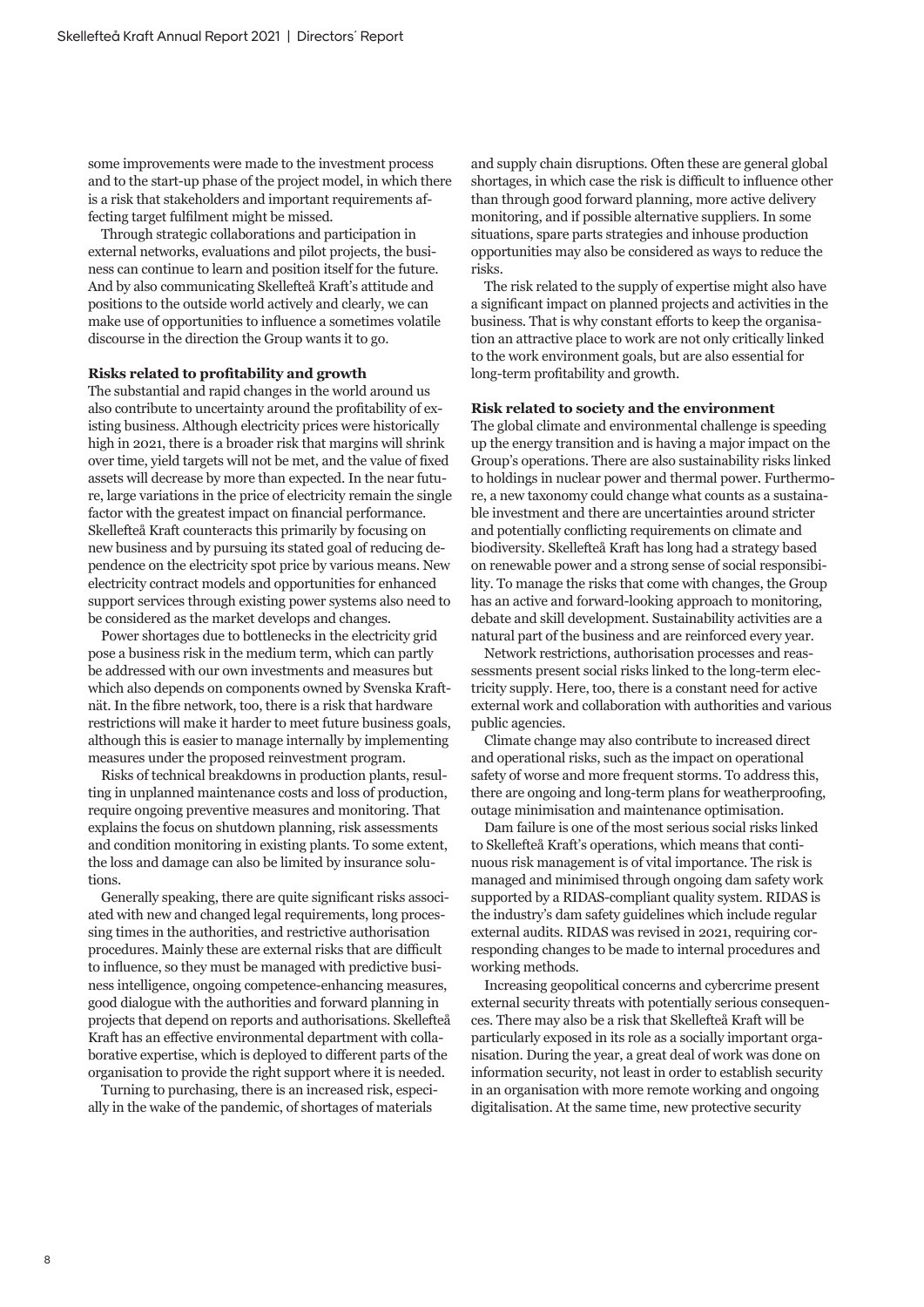legislation came into force in 2021, prompting Skellefteå Kraft to adapt the organisation and working methods so they comply with the new arrangements.

# Financial risk management

The financial risks are currency risk, interest rate risk, credit risk, refinancing risk, liquidity risk and cash flow risk. These are regulated at an overall level by the governing documents Finance Policy Skellefteå Municipality Group and Rules for Financial Operations in Skellefteå Municipality.

### **Interest rate and liquidity risk**

The liquidity risk is reduced by the internal bank of Skellefteå Stadshus AB guaranteeing Skellefteå Kraft's liquidity, based on established needs forecasts. The Skellefteå Kraft AB Group's external loan liabilities amounted to SEK 3,778 million (4,019) as of 31 December 2021, with an average fixed interest rate period of 2.1 years (2.2). 20% (26) of borrowing had a variable interest rate. Interest rate risk is handled by the internal bank of Skellefteå Stadshus AB by spreading interest rates in the debt portfolio over time. Most of the fixed interest rate position is distributed relatively evenly over a six-year period, and the market situation affects the current fixed interest rate position. A benchmark is that on average, the fixed interest rate position must be between two and four years with a deviation of 1.0 years in either direction.

# **Credit risk**

Credit risks attributable to accounts receivable are handled in the operational organisation. Credit risks associated with bilateral trade in electricity are treated as counterparty risks and are regulated in the guidelines for power trading. The highest single credit loss that could occur is of the order of SEK 50 – 80 million.

#### **Price risk**

The price risk mainly concerns the risks associated with unfavourable price movements for electricity. It could also concern other raw materials that directly or indirectly affect the price of electricity, potentially making Skellefteå Kraft unable to achieve its financial goals.

There are internal guidelines that describe how risk management should be handled, and they clarify roles and responsibilities and establish a trading mandate. Awarding the mandate for optimisation makes price hedging possible for production and sales volumes. This reduces the risk of being affected by unfavourable price changes and prevents unacceptable fluctuations in earnings.

Because we own manufacturing assets and the company is engaged in sales, Skellefteå Kraft is constantly exposed to the price of things like electricity, fuel and emission licences. There are, in turn, several other influencing factors such as local assets and demand, policy decisions at national and EU level, and the global macroeconomic situation.

Skellefteå Kraft is an active player in the electricity market

and to reduce the risk of negative impact, the company operates according to a price hedging strategy that is continuously fine-tuned and improved. Broadly speaking, the strategy means that prices for future production and sales are hedged in the futures market. The strategy generally concerns commodities which may have an impact and for which price hedging is possible, in particular electricity futures on Nasdaq OMX. Physical and financial long-term customer contracts are also concluded in order to meet customers' needs but also to manage our own risks in electricity production and supply that extend beyond the periods applicable to standardised electricity futures on the Nasdaq OMX. The price hedging strategy is also based on the fact that the level of uncertainty is lower in the short term. As a result, price hedging is applied according to a sliding scale, with most of the volume hedged for the next few years and falling volumes towards the end. To measure electricity price risks, we use methods including Value at Risk (VaR).

The trading activities in Skellefteå Kraft divide all flows into a structure built up of several portfolios that represent different parts of production and sales. This is to allow risks to be managed in individual portfolios, but also to allow risks to be balanced against each other between different portfolios where applicable.

### **Volume risk**

Volume risk refers to the risk of differences between the expected and actual volumes delivered. The volume risk is greatest in the production portfolio. In hydropower production, it is based on a normal annual production, which is the volume expected to be produced in the years to come. The normal annual production figure is calculated from large amounts of historical weather data, including precipitation, snowmelt and temperature.

The volume risk arises when, for example, the precipitation or temperature deviates from normal, creating a surplus or deficit in production. In order to reduce volume risks, previous expectations are continuously checked against current expectations, and production is compared month by month, all based on intensive monitoring and forecasting work. District heating volumes are managed by improving and developing the forecasts for heat consumption. Volume risks also arise in sales because there is always a risk that more or less electricity may be needed than expected. The most effective risk management tools for sales activities are improved continuous measurement and monitoring of end customers' usage patterns, as well as boosted forecasting capacity.

Of the company's borrowing, 80% is at fixed rate. A change in the interest rate of  $+/- 1\%$  would affect net financial items by  $+/-$  SEK 7.6 million (10.5) in the short term if no measures were taken. A long-term change in interest rates would affect net financial items by +/- SEK 38 million (40) under the same circumstances.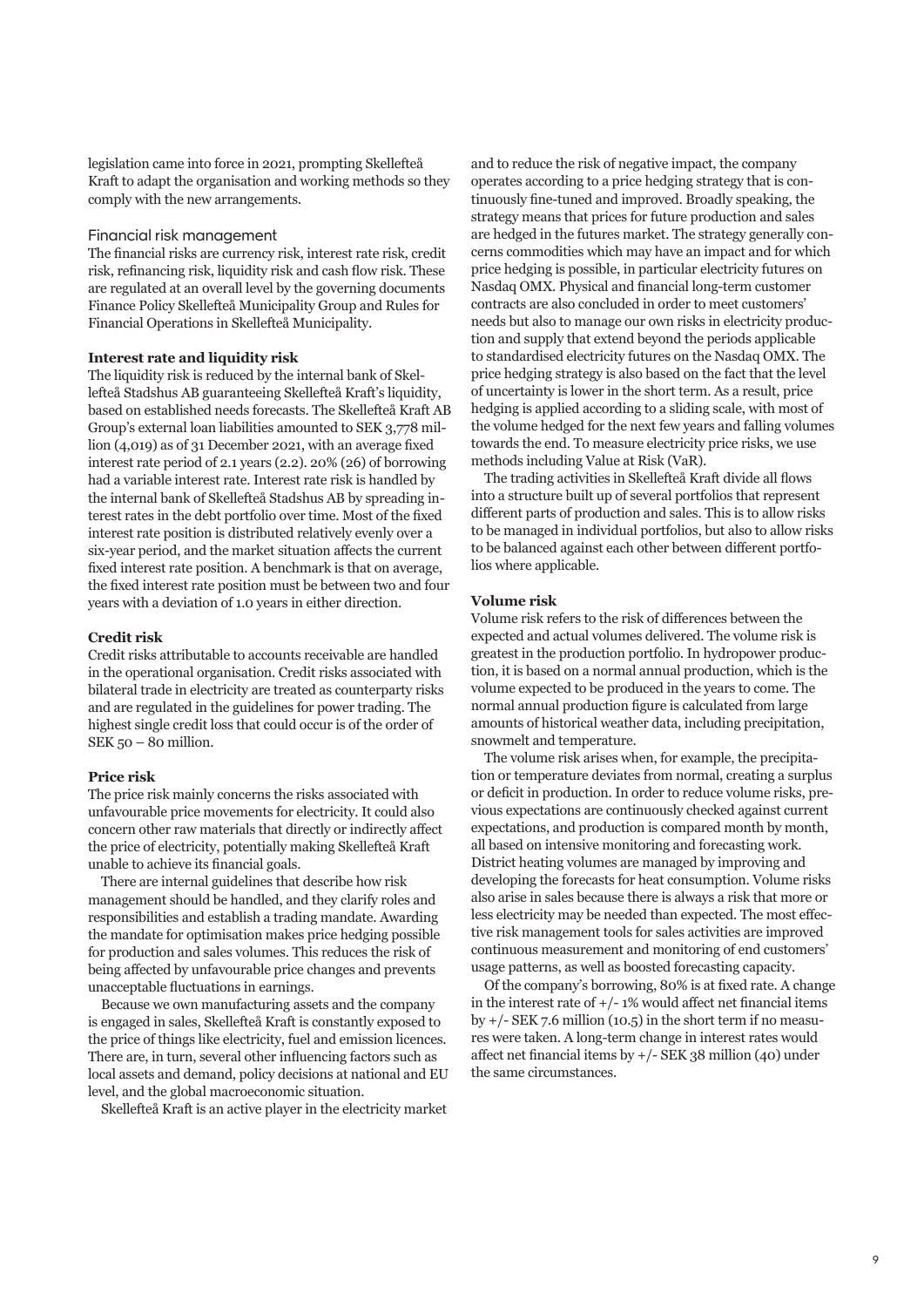# Consolidated Income Statement, SEK million

|                                              | 2021       | 2020       |
|----------------------------------------------|------------|------------|
| <b>OPERATING INCOME</b>                      |            |            |
| Net sales                                    | 5,443.2    | 3,333.2    |
| Capitalised work on own account              | 39.6       | 30.8       |
| Other operating income                       | 23.9       | 35.2       |
|                                              | 5,506.7    | 3,399.2    |
| <b>OPERATING EXPENSES</b>                    |            |            |
| Energy and production expenses               | $-2,849.9$ | $-1,569.7$ |
| Other external expenses                      | $-545.8$   | $-477.3$   |
| Personnel expenses                           | $-598.3$   | $-580.5$   |
| Depreciation and impairment                  | $-472.4$   | $-1,001.9$ |
| Other operating expenses                     | $-7.6$     | $-5.7$     |
| Share of associated company profit           | 26.2       | $-1.6$     |
|                                              | $-4,447.8$ | $-3,636.7$ |
| <b>OPERATING PROFIT</b>                      | 1,058.9    | $-237.5$   |
| <b>PROFIT FROM FINANCIAL ITEMS</b>           |            |            |
| Profit from shares in Group companies        |            | 0.1        |
| Profit from other securities and receivables |            |            |
| that are fixed assets                        | 8.8        | 8.7        |
| Other interest and similar income items      | 1.1        | 2.2        |
| Interest and similar income items            | $-46.9$    | $-45.5$    |
|                                              | $-37.0$    | $-34.5$    |
| <b>PROFIT AFTER FINANCIAL ITEMS</b>          | 1,021.9    | $-272.0$   |
| Appropriations                               | 0.0        | 80.0       |
| Tax on profit for the year                   | $-83.5$    | 76.7       |
| <b>PROFIT FOR THE YEAR</b>                   | 938.4      | $-115.3$   |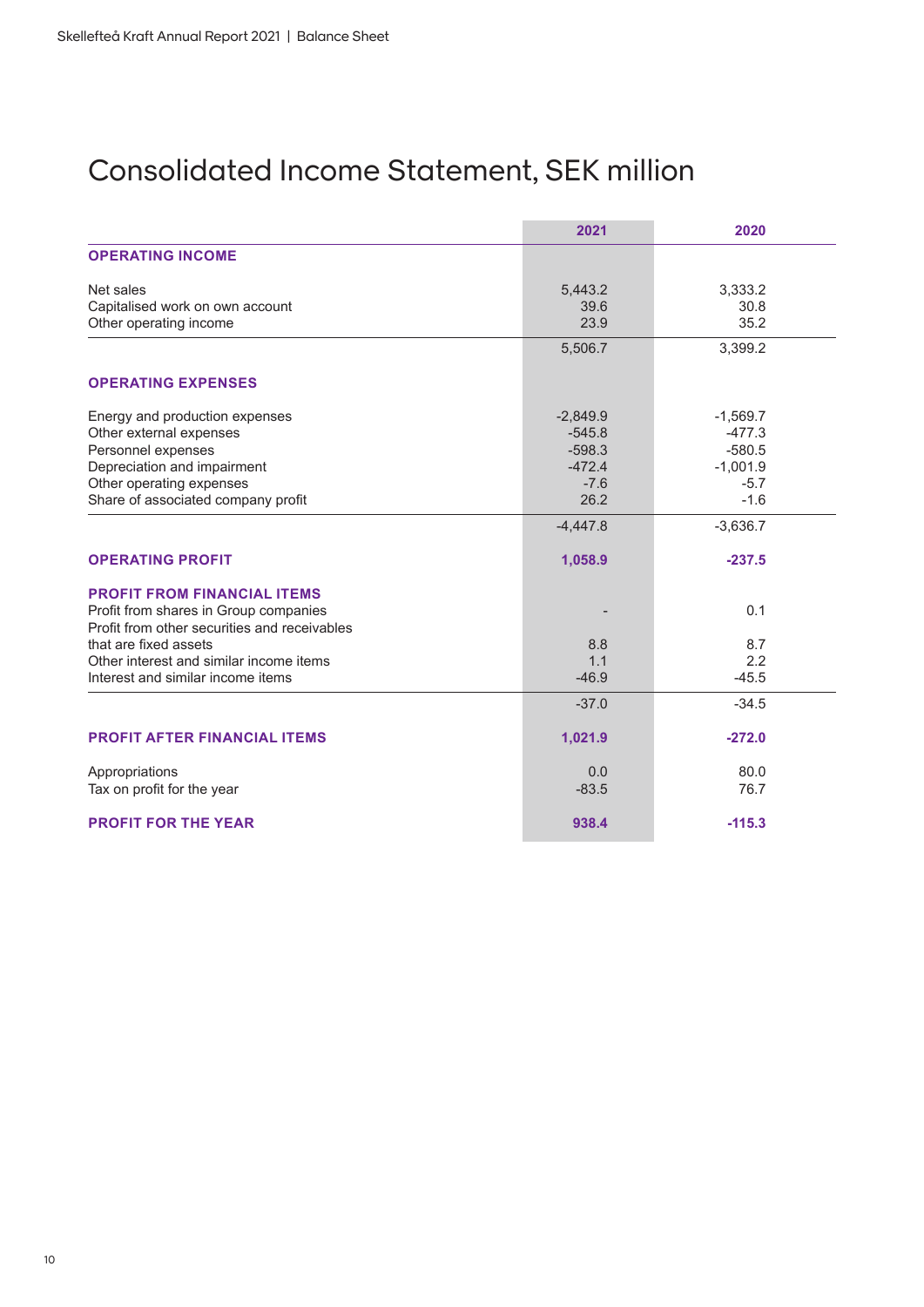# Consolidated Balance Sheet, SEK million

|                                                                    | 31/12/2021 | 31/12/2020     |  |
|--------------------------------------------------------------------|------------|----------------|--|
| <b>ASSETS</b>                                                      |            |                |  |
| <b>Non-current assets</b>                                          |            |                |  |
| Intangible fixed assets                                            |            |                |  |
| Capitalised development costs                                      | 5.0        | 7.6            |  |
| Concessions and similar rights                                     | 5.8        | 2.6            |  |
| Acquired customer values                                           | 17.4       | 25.9           |  |
| Goodwill                                                           | 26.4       | 29.9           |  |
|                                                                    | 54.6       | 66.0           |  |
|                                                                    |            |                |  |
| Tangible fixed assets                                              |            |                |  |
| <b>Buildings</b>                                                   | 1,014.0    | 1,017.2        |  |
| Land and other immovable property                                  | 2,057.4    | 2,071.0        |  |
| Machinery and other technical facilities                           | 5,896.5    | 5,645.2        |  |
| Equipment, tools and installations                                 | 159.5      | 163.1          |  |
| Construction in progress                                           | 1,365.3    | 1,121.5        |  |
|                                                                    | 10,492.7   | 10,018.0       |  |
| <b>Financial assets</b>                                            |            |                |  |
|                                                                    | 80.0       |                |  |
| Receivables from group companies<br>Shares in associated companies |            |                |  |
|                                                                    | 130.4      | 105.8<br>116.8 |  |
| Receivables from associated companies                              | 116.8      |                |  |
| Other securities held as non-current assets                        | 108.5      | 108.5          |  |
| Other non-current receivables                                      | 1,138.8    | 542.1          |  |
|                                                                    | 1,574.5    | 873.2          |  |
| <b>TOTAL NON-CURRENT ASSETS</b>                                    | 12,121.8   | 10,957.2       |  |
| <b>Current assets</b>                                              |            |                |  |
| Goods in stock etc                                                 |            |                |  |
| Raw materials and consumables                                      | 229.2      | 191.2          |  |
|                                                                    |            |                |  |
| Current receivables                                                |            |                |  |
| Accounts receivable                                                | 266.0      | 171.1          |  |
| Receivables from group companies                                   | 44.4       | 121.0          |  |
| Receivables from associated companies                              | 0.5        | 0.1            |  |
| Other receivables                                                  | 44.9       | 34.2           |  |
| Prepaid expenses and accrued income                                | 971.0      | 383.2          |  |
|                                                                    | 1,326.8    | 709.6          |  |
| <b>Cash and bank deposits</b>                                      | 25.1       | 110.3          |  |
|                                                                    |            |                |  |
| <b>TOTAL CURRENT ASSETS</b>                                        | 1,581.1    | 1,011.1        |  |
| <b>TOTAL ASSETS</b>                                                | 13,702.9   | 11,968.3       |  |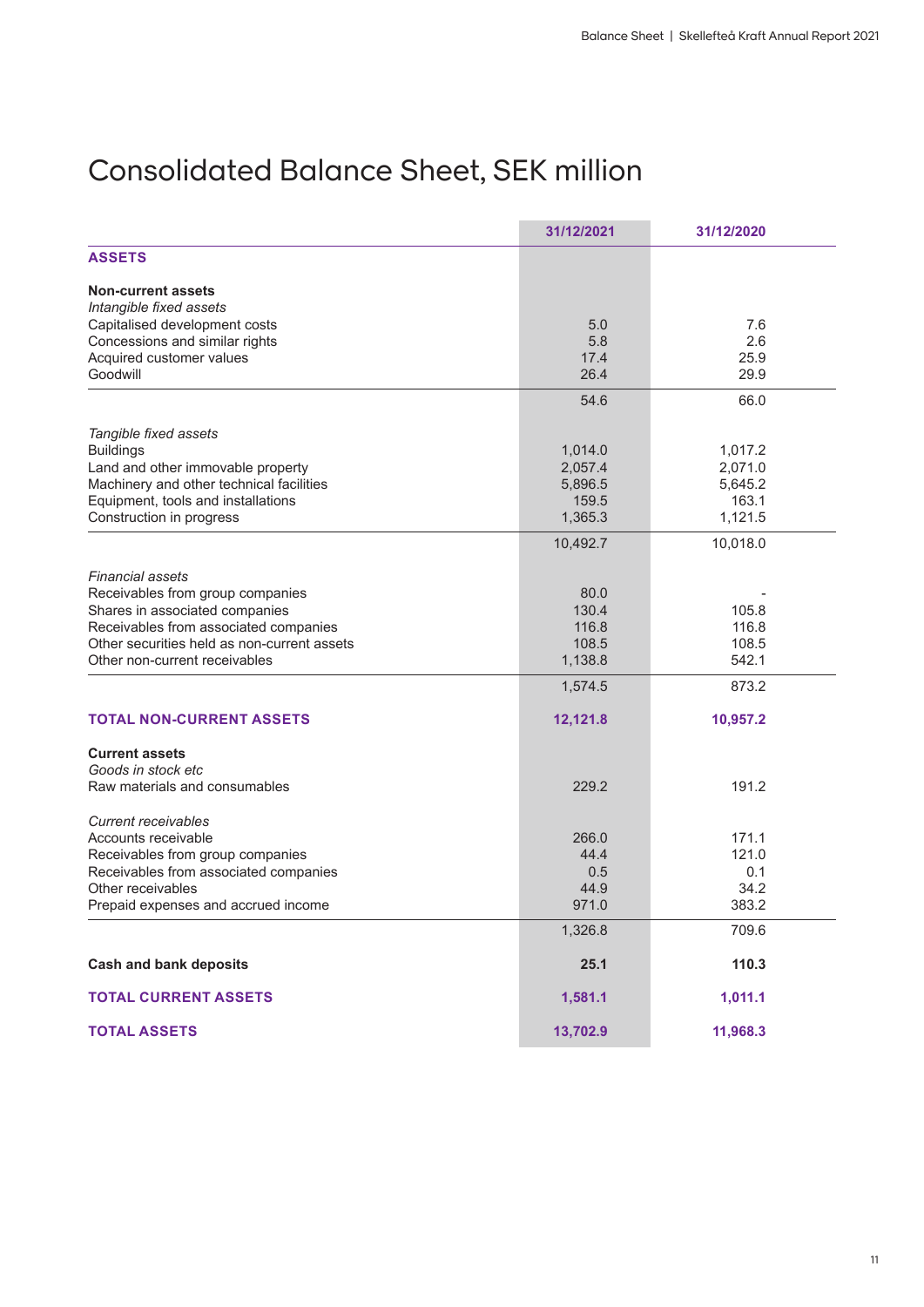# Consolidated Balance Sheet, SEK million

|                                                                 | 31/12/2021 | 31/12/2020 |
|-----------------------------------------------------------------|------------|------------|
| <b>EQUITY AND LIABILITIES</b>                                   |            |            |
| <b>Equity</b>                                                   |            |            |
| Share capital                                                   | 204.0      | 204.0      |
| Other equity including profit for the year                      | 6,306.6    | 5,630.6    |
| Total share capital attributable to the parent company's owners | 6,510.6    | 5,834.6    |
| <b>TOTAL EQUITY</b>                                             | 5,834.6    | 6,202.2    |
| <b>Provisions</b>                                               |            |            |
| Provisions for pensions and similar obligations                 | 14.7       | 17.2       |
| Deferred tax liability                                          | 1.048.2    | 964.7      |
| Other provisions                                                | 167.9      | 280.3      |
| <b>TOTAL PROVISIONS</b>                                         | 1,230.8    | 1,262.2    |
| <b>Non-current liabilities</b>                                  |            |            |
| Other liabilities to credit institutions                        | 3,778.0    | 4,019.4    |
| <b>Other liabilities</b>                                        | 169.0      | 141.5      |
| <b>TOTAL NON-CURRENT LIABILITIES</b>                            | 3,947.0    | 4.160.9    |
| <b>Current liabilities</b>                                      |            |            |
| Advance payments from customers                                 | 36.8       | 52.9       |
| Trade accounts payable                                          | 281.6      | 240.8      |
| Liabilities to Group companies                                  | 54.6       | 2.6        |
| Liabilities to associated companies                             | 4.3        | 7.8        |
| Current tax liability                                           | 3.0        | 3.8        |
| Other liabilities                                               | 1,258.8    | 176.1      |
| Accrued expenses and deferred income                            | 375.4      | 226.6      |
| <b>TOTAL CURRENT LIABILITIES</b>                                | 2,014.5    | 710.6      |
| <b>TOTAL EQUITY AND LIABILITIES</b>                             | 13,702.9   | 11,968.3   |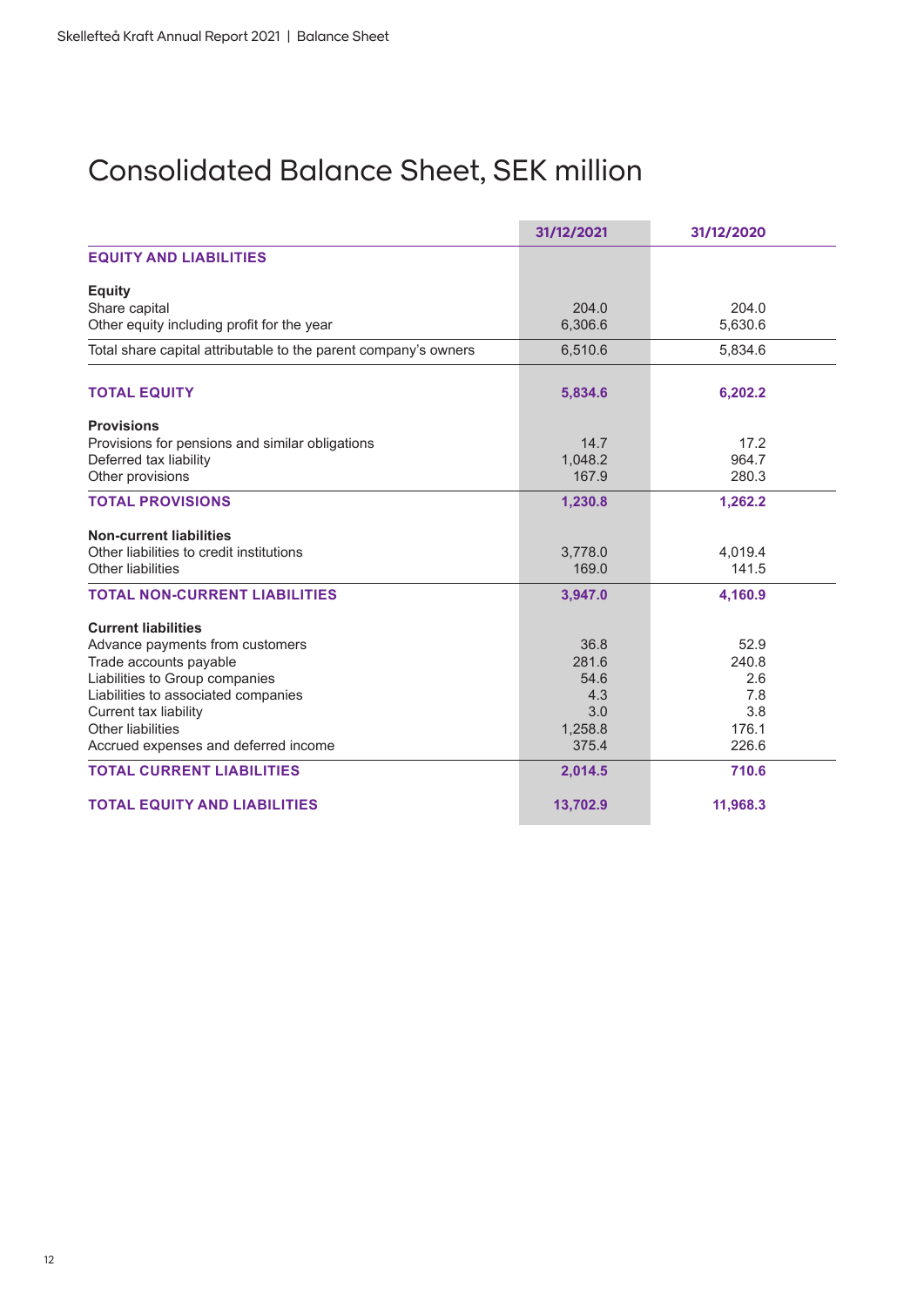# Consolidated Cash Flow statement, SEK million

|                                                       | 2021       | 2020     |
|-------------------------------------------------------|------------|----------|
| <b>CURRENT OPERATIONS</b>                             |            |          |
| Profit after financial items                          | 1,021.9    | $-272.0$ |
| Adjustment for items excluded from the cash flow      |            |          |
| Depreciation and impairment                           | 472.4      | 1,001.9  |
| Profit/loss on the sale of fixed assets               | $-2.4$     | 4.3      |
| Share of associated company profilt                   | $-26.2$    | 1.6      |
| Currency exchange difference for subsidiaries         | 0.1        |          |
|                                                       | 1,465.7    | 735.8    |
| Income tax paid                                       | 0.0        | 0.0      |
| Cash flow from current operations before changes      |            |          |
| in working capital                                    | 1,465.7    | 735.8    |
| Cash flow from changes in working capital             |            |          |
| Increase (-)/decrease in goods in stock etc.          | $-38.0$    | $-51.6$  |
| increase(-)/decrease in operating receivables         | $-617.2$   | 242.4    |
| increase/decrease(-) in provisions                    | $-114.9$   | $-9.9$   |
| increase/decrease(-) in operating liabilities         | 1,303.9    | $-152.3$ |
| Cash flow from current operations                     | 1,999.5    | 764.4    |
| <b>INVESTMENT ACTIVITIES</b>                          |            |          |
| Acquisition of intangible assets                      | $-14.0$    | $-8.4$   |
| Acquisition of tangible fixed assets                  | $-936.7$   | $-770.0$ |
| Sale of tangible fixed assets                         | 17.4       | 197.4    |
| Acquisition of associated companies                   |            | $-29.4$  |
| Sale of associated companies                          | 1.6        |          |
| Increase(-)/decrease in other non-current receivables | $-676.7$   | $-83.1$  |
| <b>Cash flow from investement activities</b>          | $-1,608.3$ | $-693.5$ |
| <b>FINANCING ACTIVITIES</b>                           |            |          |
| Increase/cecrease (-) in utilised credit              | $-241.4$   | $-33.7$  |
| Increase/decrease(-) in other non-current liabilities | 27.5       | 60.3     |
| Group contributions given (-)/received                |            | 80.0     |
| Dividends paid                                        | $-95.5$    | $-80.3$  |
| Contributions to other activities of the municipality | $-167.0$   | $-172.0$ |
| Cash flow from financing activities                   | $-476.4$   | $-145.7$ |
| Cash flow for the year                                | $-85.2$    | $-74.8$  |
| Cash and cash equivalents at start of year            | 110.3      | 185.1    |
| <b>CASH AND CASH EQUIVALENTS AT END OF YEAR</b>       | 25.1       | 110.3    |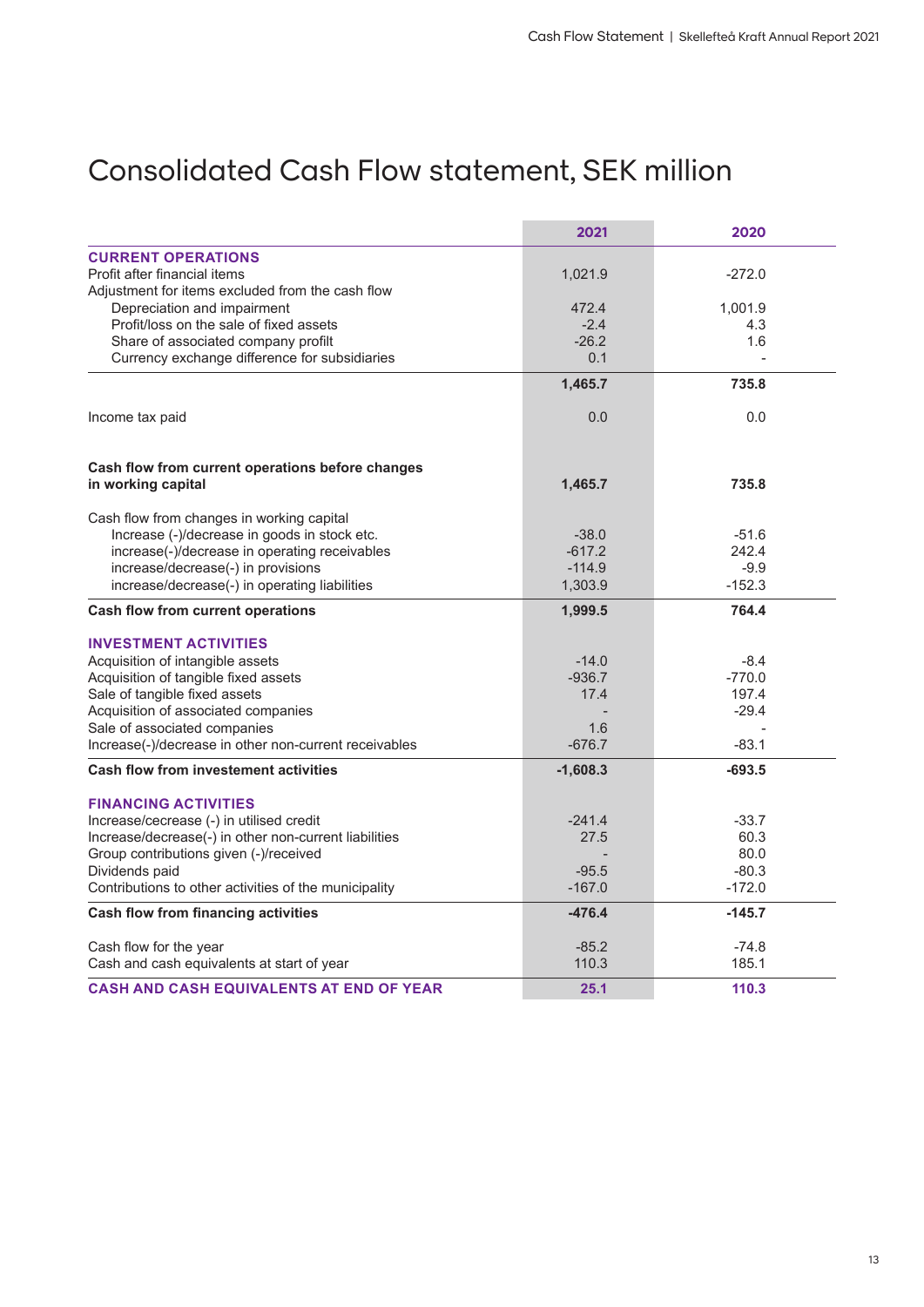# Multi-year Summary, SEK million

|                                                                     | 2021                   | 2020                     | 2019                                         | 2018                                | 2017                   | 2016                     | 2015                   | 2014                   | 2013                       | 2012                 |
|---------------------------------------------------------------------|------------------------|--------------------------|----------------------------------------------|-------------------------------------|------------------------|--------------------------|------------------------|------------------------|----------------------------|----------------------|
| <b>FROM INCOME STATEMENT,</b><br><b>SEK MILLIONS</b>                |                        |                          |                                              |                                     |                        |                          |                        |                        |                            |                      |
| Net sales                                                           | 5,443.2                | 3,333.2                  | 4,436.0                                      | 4,420.8                             | 3,464.9                | 3,369.3                  | 3,458.5                | 3.800.1                | 4,249.8                    | 4.606.5              |
| Expenses incl. other operating items<br>Depreciation                | $-3,911.9$<br>$-472.4$ | $-2,568.8$<br>$-1,001.9$ | $-3,526.3$<br>$-407.4$                       | $-3,368.0$<br>$-373.1$              | $-2,582.3$<br>$-545.4$ | $-2,530.1$<br>-402.6     | $-2,594.6$<br>$-372.8$ | $-2,949.8$<br>$-364.6$ | $-3,367.6$<br>$-555.6$     | $-3,492.2$<br>-451.7 |
| OPERATING PROFIT (EBIT)                                             | 1,058.9                | $-237.5$                 | 502.3                                        | 679.7                               | 337.2                  | 436.6                    | 491.1                  | 485.7                  | 326.6                      | 662.6                |
| Financial income etc.<br><b>Financial expenses</b>                  | 9.9<br>$-46.9$         | 11.1<br>$-45.6$          | 19.2<br>$-56.6$                              | 32.7<br>$-61.9$                     | 29.9<br>$-78.1$        | 36.0<br>$-87.6$          | 255.2<br>$-97.5$       | 26.4<br>$-112.7$       | $-54.0$<br>$-116.0$        | 48.5<br>$-112.3$     |
| PROFIT AFTER NET FINANCIAL ITEMS                                    | 1,021.9                | $-272.0$                 | 464.9                                        | 650.5                               | 289.0                  | 385.0                    | 648.8                  | 399.4                  | 156.6                      | 598.8                |
| Group contributions                                                 |                        | 80.0                     | 21.6                                         | $-6.5$                              | $-6.4$                 | $\overline{\phantom{a}}$ |                        |                        | $-7.3$                     |                      |
| Taxes                                                               | $-83.5$                | 76.7                     | $-61.3$                                      | $-54.2$                             | $-42.8$                | $-71.9$                  | $-42.8$                | $-39.1$                | $-16.3$                    | 63.2                 |
| <b>PROFIT FOR THE YEAR</b>                                          | 938.4                  | $-115.3$                 | 425.2                                        | 589.8                               | 239.8                  | 313.1                    | 606.0                  | 360.3                  | 133.0                      | 662.0                |
| <b>FROM THE BALANCE SHEET,</b><br><b>SEK MILLIONS</b>               |                        |                          |                                              |                                     |                        |                          |                        |                        |                            |                      |
| Intangible fixed assets                                             | 54.6                   | 66.0                     | 72.8                                         | 50.4                                | 2.4                    | 24.6                     | 0.0                    | 3.5                    | 8.0                        | 148.6                |
| Tangible fixed assets                                               | 10,492.7               | 10,018.0                 | 10,436.4                                     | 9,570.9                             | 9,295.1                | 9,232.8                  | 9,237.9                | 8,871.9                | 8,527.5                    | 8,054.1              |
| <b>Financial assets</b><br>Current receivables and stocks           | 1,574.5<br>1,556.0     | 837.2<br>900.8           | 762.3<br>1,091.6                             | 1,130.6<br>1,305.5                  | 922.5<br>806.1         | 914.3<br>839.4           | 848.9<br>872.0         | 827.6<br>939.7         | 750.2<br>880.8             | 851.5<br>1,071.5     |
| Cash/cash equivalents and investments                               | 25.1                   | 110.3                    | 185.1                                        | 236.6                               | 230.3                  | 355.0                    | 417.1                  | 426.7                  | 483.9                      | 379.0                |
| <b>TOTAL ASSETS</b>                                                 | 13,702.9               | 11,968.3                 |                                              | 12,548.2 12,294.0 11,256.4 11,366.1 |                        |                          | 11,375.9               |                        | 11,069.4 10,650.4 10,504.7 |                      |
| Equity                                                              | 6,510.6                | 5,834.6                  | 6,202.2                                      | 6,057.8                             | 5,720.5                | 5,662.6                  | 5,497.4                | 5,085.4                | 4,936.1                    | 4,993.6              |
| Interest-bearing non-current liabilities<br>and provisions          | 3,816.4                | 4,054.1                  | 4,072.9                                      | 4,184.0                             | 3,777.8                | 3,908.6                  | 3,913.4                | 4,303.2                | 4,010.2                    | 3,816.4              |
| Non-interest-bearing non-current liabilities<br>and provisions      | 1,361.4                | 1,369.0                  | 1,410.1                                      | 1,183.4                             | 1,072.3                | 1,016.1                  | 932.3                  | 905.9                  | 850.8                      | 842.0                |
| Interest-bearing current liabilities                                | 0.0                    | 0.0<br>710.6             | 0.0<br>862.9                                 | 0.0<br>868.8                        | 0.0<br>685.8           | 0.0<br>778.8             | 6.1                    | 0.0<br>774.9           | 5.4<br>847.9               | 0.0<br>852.7         |
| Non-interest-bearing current liabilities                            | 2,014.5                |                          |                                              |                                     |                        |                          | 1,026.7                |                        |                            |                      |
| <b>TOTAL EQUITY AND LIABILITIES</b>                                 | 13,702.9               |                          | 11.968.3 12,548.2 12,294.0 11,256.4 11,366.1 |                                     |                        |                          | 11,375.9               |                        | 11,069.4 10,650.4 10,504.7 |                      |
| <b>KEY FIGURES</b>                                                  |                        |                          |                                              |                                     |                        |                          |                        |                        |                            |                      |
| Return on equity (before tax), %                                    | 16.6                   | neg                      | 7.6                                          | 11.0                                | 5.1                    | 6.9                      | 12.3                   | 8.0                    | 3.2                        | 12.6                 |
| Return on capital employed, %<br>Return on total capital, %         | 10.6<br>8.3            | neg                      | 5.1<br>4.2                                   | 7.2<br>6.1                          | 3.9<br>3.2             | 5.0<br>4.2               | 7.9<br>6.6             | 5.6<br>4.7             | 3.1<br>2.6                 | 8.5<br>7.0           |
| Operating margin, %                                                 | 19.5                   | neg<br>neg               | 11.3                                         | 15.4                                | 9.7                    | 13.0                     | 14.2                   | 12.8                   | 7.7                        | 14.4                 |
| Net margin, %                                                       | 18.8                   | neg                      | 10.5                                         | 14.7                                | 8.3                    | 11.4                     | 18.8                   | 10.5                   | 3.7                        | 13.0                 |
| Equity ratio, %                                                     | 47.5                   | 48.8                     | 49.6                                         | 49.3                                | 50.8                   | 49.8                     | 48.3                   | 45.9                   | 46.3                       | 47.5                 |
| Self-financing rate,%                                               | 126.8                  | 59.8                     | 50.3                                         | 92.7                                | 96.4                   | 125.2                    | 88.7                   | 76.5                   | 69.7                       | 112.7                |
| Interest coverage ratio, multiple<br>Debt to equity ratio, multiple | 22.8<br>0.6            | neg<br>0.7               | 9.2<br>0.7                                   | 11.5<br>0.7                         | 4.7<br>0.7             | 5.4<br>0.7               | 7.7<br>0.7             | 4.5<br>0.8             | 2.4<br>0.8                 | 6.3<br>0.8           |
| Capital turnover rate, multiple                                     | 0.54                   | 0.33                     | 0.43                                         | 0.45                                | 0.36                   | 0.35                     | 0.37                   | 0.41                   | 0.48                       | 0.55                 |
| <b>OTHER INFORMATION</b><br><b>(SEK MILLIONS)</b>                   |                        |                          |                                              |                                     |                        |                          |                        |                        |                            |                      |
| Capital employed                                                    | 10,327.0               |                          | 9,888.7 10,275.2 10,241.8                    |                                     | 9,498.3                | 9,571.2                  | 9,416.9                | 9,388.6                | 8,951.7                    | 8,810.0              |
| Net investment in plant                                             | 950.6                  | 778.4                    | 1,216.2                                      | 728.2                               | 623.4                  | 410.1                    | 900.3                  | 721.2                  | 898.3                      | 726.4                |
| Net investment in shares                                            | 0.0                    | 29.4                     | 26.2                                         | 130.9                               | 0.5                    | 41.3                     | 0.0                    | 0.0                    | 0.0                        | 1.8                  |
| Contribution to other activities                                    |                        |                          |                                              |                                     |                        |                          |                        |                        |                            |                      |
| of the municipality                                                 | 262.5                  | 248.1                    | 242.3                                        | 228.8                               | 226.5                  | 220.0                    | 220.0                  | 211.0                  | 215.0                      | 205.0                |

Note: The year 2012 above have not been recalculated according to K3.